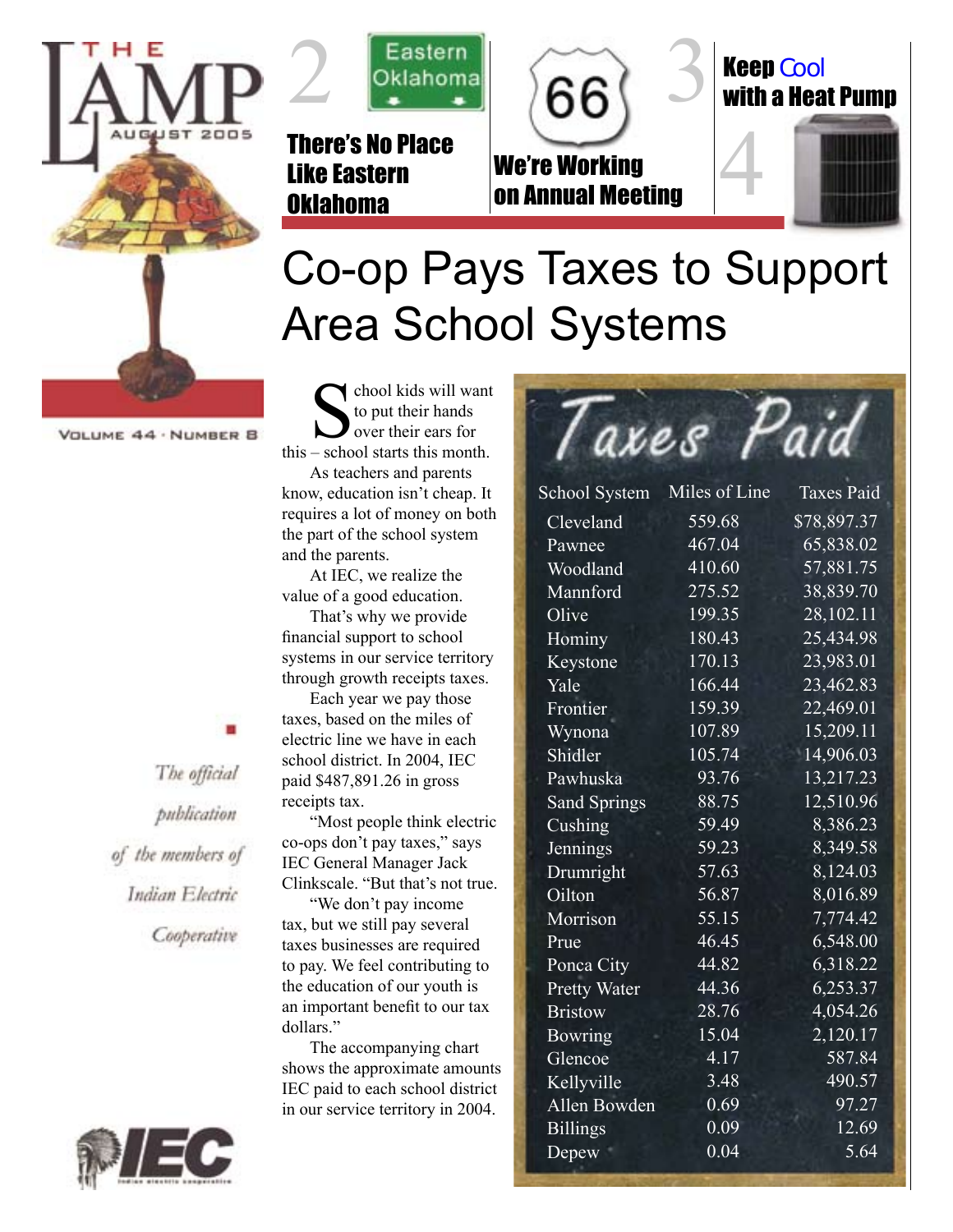### Eastern Oklahoma Observations

I readily admit I am not a native of this area. While I was born and spent my formative years in Oklahoma, it was in the shortgrass country of western Oklahoma. We had so few trees we could name them and treat them like family. "Did you see that with all that rain, Frank grew 3 inches last year?" "Yeah, he must be pert near 6 foot tall, and in only 15 years!"

Having spent the past two years in Green Country, I have arrived at a few conclusions about this area (in no particular order):

- $\triangleright$  Driving habits are a little different. Turn signals are optional. Some drivers don't want to tip their hand and let you know where they are going; they want to keep you guessing. Those who do choose to use signals sometimes don't turn them off for a few miles. I guess they want you to know they made a lawful turn, even if it was five miles back. Passing on the right side and passing in no passing zones are acceptable. No blood, no harm. If NASCAR ever runs short of drivers, they need look no further than Green Country for plenty more.
- Humidity is a fact of life here. I always told my kids that hard work was good for them. A little perspiration never killed anyone. After experiencing the weather we had in July, I am rethinking this position.

#### *by Jack Clinkscale, General Manager*

every form of insect known to mankind. If it slithers, crawls, flies, buzzes or stings, we got one. For a night of free entertainment, turn on your porch light for about an hour after dark and then see how many different species of insects you can identify. A kid in Oklahoma can have an extensive bug collection with only a couple of hours work.

- Armadillos are nature's speed bumps. If an armadillo is not available a possum, raccoon, skunk or coyote will fill in quite nicely.
- $\triangleright$  For a state where tattooing is illegal, we sure have lot of them. And when did it become so fashionable to have more hardware attached to your body than a '63 Chevy?
- $\triangleright$  For a place with so many trees, people sure do get attached to them. Even when they grow into the power line it seems some people just don't want to lose even one.

 Now, I don't want anyone to get the impression I don't like this country. For someone who has lived in dry, flat, treeless, dusty country for most of his life, this is truly wonderful country. Pardon me if it takes a little time to adapt.

Green Country is an international haven for almost



#### **INDIAN ELECTRIC COOPERATIVE, INC.**

7:30 a.m. – 4:00 p.m. (Monday - Friday)

**To Report an Outage** (918) 358-2514 or 1-800-482-2750

**24-hour Service Center**  (918) 295-9520

#### **Board of Trustees**

| Loris Peckenpaugh, President | District 6        |
|------------------------------|-------------------|
| Berry Keeler, Vice-President | District 9        |
| Leon Day, Sec.-Treas.        | District 4        |
| <b>Robert Burk</b>           | District 1        |
| <b>Mike Spradling</b>        | <b>District 2</b> |
| J.W. Perry                   | <b>District 3</b> |
| <b>Wanda Foster</b>          | District 5        |
| <b>Bill Boone</b>            | <b>District 7</b> |
| <b>Greg Fielding</b>         | <b>District 8</b> |
| <b>Gary Moore</b>            | <b>District 8</b> |
| <b>Rock Reese</b>            | District 9        |
|                              |                   |

Jack Clinkscale, General Manager Kay Rabbitt-Brower, Editor

*The Lamp* (USPS 942-940) is published monthly by Indian Electric Cooperative, Inc., P.O. Box 49, Highway 64 Southeast, Cleveland, Oklahoma 74020 for the interest of its membership. Subscription price was \$0.17 per month in 2004. Periodical postage paid at Cleveland, Oklahoma and additional mailing offices.

- Postmaster: Send address changes to The Lamp, P.O. Box 49, Cleveland, OK 74020.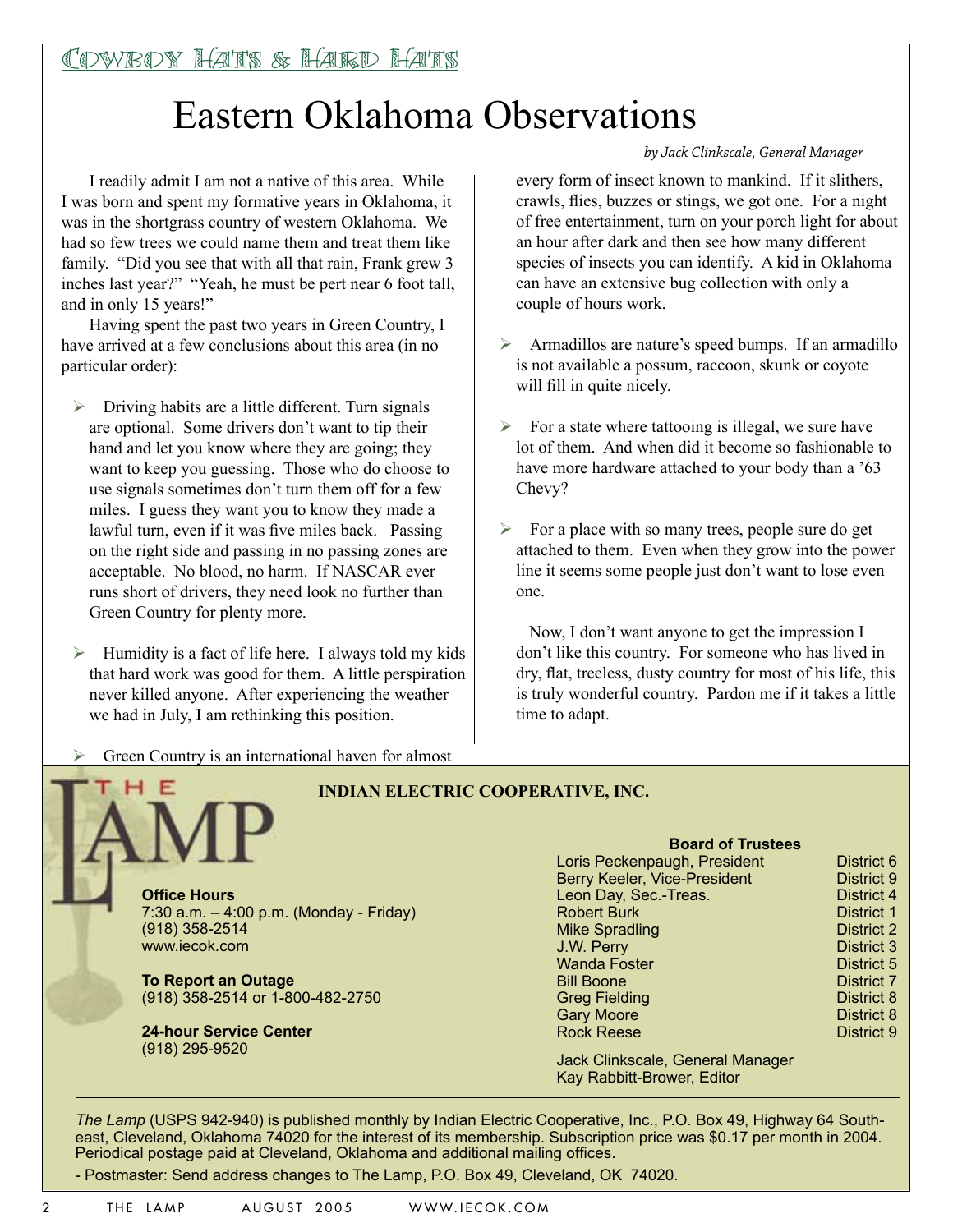#### 2005 Annual Meeting Business Spotlight Reservation Form

| <b>Business Executive Contract Contract Contract Contract Contract Contract Contract Contract Contract Contract Contract Contract Contract Contract Contract Contract Contract Contract Contract Contract Contract Contract Co</b>                       |           |  |  |
|----------------------------------------------------------------------------------------------------------------------------------------------------------------------------------------------------------------------------------------------------------|-----------|--|--|
| Contact Person <u>and the contact of the contact Person</u>                                                                                                                                                                                              |           |  |  |
| Daytime Telephone <b>Evening</b> Evening                                                                                                                                                                                                                 |           |  |  |
| Mailing Address Mailing Address                                                                                                                                                                                                                          |           |  |  |
| $City$ and $(x)$ and $(x)$ and $(x)$ and $(x)$ and $(x)$ and $(x)$ and $(x)$ and $(x)$ and $(x)$ and $(x)$ and $(x)$ and $(x)$ and $(x)$ and $(x)$ and $(x)$ and $(x)$ and $(x)$ and $(x)$ and $(x)$ and $(x)$ and $(x)$ and $(x)$ and $(x)$ and $(x)$ a | State Zip |  |  |
| Product to be sold or displayed                                                                                                                                                                                                                          |           |  |  |
| <b>Return completed form by Thursday, Sept. 8 to:</b><br><b>Indian Electric Cooperative</b><br><b>Attn: Clara Eulert</b><br>P. O. Box 49, Cleveland, OK 74020                                                                                            |           |  |  |
| Spaces reserved on a first come, first serve basis                                                                                                                                                                                                       |           |  |  |

## Burk, Rose Make Memories on Washington Youth Tour

Everything from a first plane trip to touring famous national sites were highlights, and now memories, for Heather Burk of Pawnee and Stephanie Rose of Fairfax. The pair spent an expense-paid week in Washington, D.C. as IEC's representatives on the annual Youth Tour trip.



### Annual Meeting Plans Underway

*Mark Your Calendars for Oct. 22*

It may still be summertime, but we're already planning for an informative and fun morning at this year's annual meeting in October.

Registration will begin at 8:15 a.m., Saturday, October 22 in the Cleveland High School band room. The business session will begin at 10 a.m.

Following registration, you will receive your registration gift as you enter the gymnasium for the business session. This year's registration gift is a forest green lawn chair. It is collapsible, with arm rests and a beverage holder, carry bag and a strap. And it has the IEC logo imprinted in white on the back. One chair will be given to each membership.

Our Business Spotlight is back by popular request. Businesses in our service territory are invited to highlight their products and services. Space is limited. If you want to be an exhibitor, please complete the accompanying reservation form and return it to us by Thursday, Sept. 8.

Entertainment this year is Stateline bluegrass band.

Cleveland Area Hospital is again sponsoring our health fair. Several services will be offered, and some will have special requirements. We will provide you with more details as they are finalized.

Watch upcoming issues of The Lamp for more annual meeting information.

*IEC delegates Heather Burk (left) and Stephanie Rose pose in front of the White House, which was just one of many places the pair visited while touring the nation's capitol on Youth Tour.*